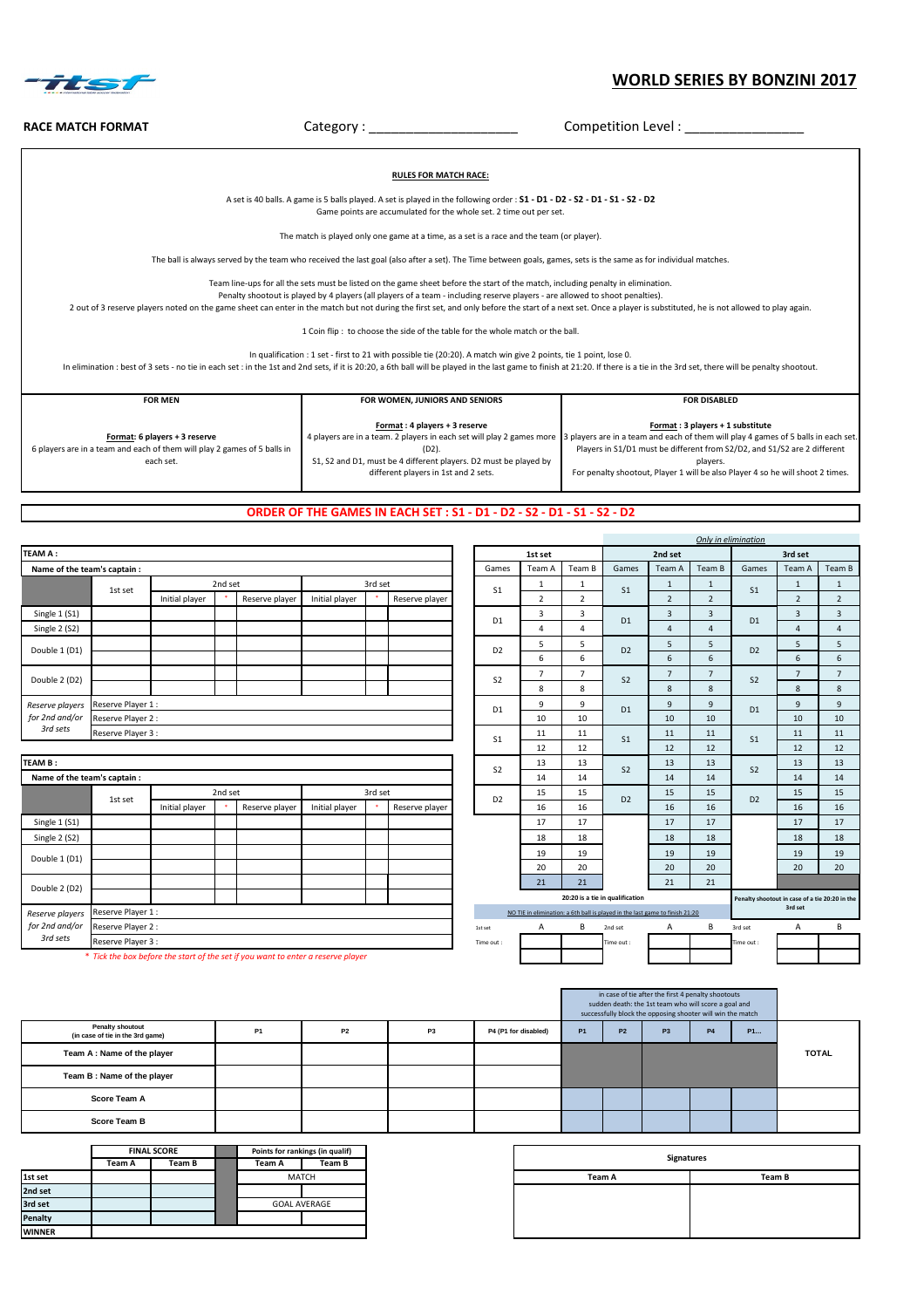| * Tick the box before the start of the set if you want to enter a reserve player |  |  |  |  |  |
|----------------------------------------------------------------------------------|--|--|--|--|--|
|----------------------------------------------------------------------------------|--|--|--|--|--|

|               |        | <b>FINAL SCORE</b> |        | Points for rankings (in qualif) |             |                   |
|---------------|--------|--------------------|--------|---------------------------------|-------------|-------------------|
|               | Team A | <b>Team B</b>      | Team A | <b>Team B</b>                   |             | <b>Signatures</b> |
| 1st set       | 14     | 21                 |        | <b>MATCH</b>                    |             | <b>Team A</b>     |
| 2nd set       | 21     | 18                 |        |                                 |             |                   |
| 3rd set       |        |                    |        | <b>GOAL AVERAGE</b>             |             |                   |
| Penalty       |        |                    | -4     |                                 | $(39-35=4)$ | <b>Dupont</b>     |
| <b>WINNER</b> |        |                    |        |                                 |             |                   |

|              | rankings (in qualif) |             |                   |         |
|--------------|----------------------|-------------|-------------------|---------|
|              | <b>Team B</b>        |             | <b>Signatures</b> |         |
| <b>MATCH</b> |                      |             | <b>Team A</b>     | Team B  |
|              |                      |             |                   |         |
|              | L AVERAGE            |             |                   |         |
|              |                      | $(39-35=4)$ | <b>Dupont</b>     | Johnson |
|              |                      |             |                   |         |

|                                                             |           |           |           |                      |           |           | in case of tie after the first 4 penalty shootouts<br>sudden death: the 1st team who will score a goal and<br>successfully block the opposing shooter will win the match |           |           |              |
|-------------------------------------------------------------|-----------|-----------|-----------|----------------------|-----------|-----------|--------------------------------------------------------------------------------------------------------------------------------------------------------------------------|-----------|-----------|--------------|
| <b>Penalty shoutout</b><br>(in case of tie in the 3rd game) | <b>P1</b> | <b>P2</b> | <b>P3</b> | P4 (P1 for disabled) | <b>P1</b> | <b>P2</b> | P3                                                                                                                                                                       | <b>P4</b> | <b>P1</b> |              |
| Team A: Name of the player                                  |           |           |           |                      |           |           |                                                                                                                                                                          |           |           | <b>TOTAL</b> |
| Team B: Name of the player                                  |           |           |           |                      |           |           |                                                                                                                                                                          |           |           |              |
| <b>Score Team A</b>                                         |           |           |           |                      |           |           |                                                                                                                                                                          |           |           |              |
| <b>Score Team B</b>                                         |           |           |           |                      |           |           |                                                                                                                                                                          |           |           |              |

|                                         |                                                                                |                           |                |                |         |                |                |         |                                 |                                                                              |         | Only in elimination                            |                |                |                |
|-----------------------------------------|--------------------------------------------------------------------------------|---------------------------|----------------|----------------|---------|----------------|----------------|---------|---------------------------------|------------------------------------------------------------------------------|---------|------------------------------------------------|----------------|----------------|----------------|
|                                         |                                                                                |                           |                |                |         |                |                | 1st set |                                 |                                                                              | 2nd set |                                                |                | 3rd set        |                |
| m's captain :                           |                                                                                |                           |                | Dupont         |         |                | Games          | Team A  | Team B                          | Games                                                                        | Team A  | Team B                                         | Games          | Team A         | Team B         |
| 1st set                                 |                                                                                | 2nd set                   |                |                | 3rd set |                |                |         |                                 |                                                                              |         |                                                | S <sub>1</sub> | $\mathbf{1}$   | $\mathbf{1}$   |
|                                         | Initial player                                                                 |                           | Reserve player | Initial player |         | Reserve player |                |         |                                 |                                                                              |         |                                                |                | $\overline{2}$ | $\overline{2}$ |
| Dupont                                  | <b>Dupont</b>                                                                  | $\pmb{\mathsf{x}}$        | Guerin         | Roux           |         |                |                |         |                                 |                                                                              |         |                                                | D <sub>1</sub> | $\overline{3}$ | $\overline{3}$ |
| Martin                                  | Leroy                                                                          |                           |                | Leroy          |         |                |                |         |                                 |                                                                              |         |                                                |                | $\overline{4}$ | $\overline{4}$ |
| Leroy                                   | <b>Dubois</b>                                                                  |                           |                | Dupont         |         |                |                |         |                                 |                                                                              |         |                                                | D <sub>2</sub> | 5              | 5              |
| Dubois                                  | Petit                                                                          |                           |                | Martin         |         |                |                |         |                                 |                                                                              |         |                                                |                | 6              | 6              |
| Roux                                    | Roux                                                                           |                           |                | Petit          |         |                |                |         |                                 |                                                                              |         |                                                | S <sub>2</sub> | $\overline{7}$ | $\overline{7}$ |
| Petit                                   | Martin                                                                         |                           |                |                |         |                |                |         |                                 |                                                                              | $\,8\,$ | $\,8\,$                                        |                |                |                |
| Reserve Player 1 : Fontaine             |                                                                                |                           |                |                |         |                |                |         |                                 | D <sub>1</sub>                                                               | 9       | 9                                              |                |                |                |
| Reserve Player 2 : Mercier              |                                                                                |                           |                |                |         |                |                |         |                                 |                                                                              | 10      | 10                                             |                |                |                |
|                                         | Reserve Player 3 : Guerin                                                      |                           |                |                |         |                |                |         |                                 |                                                                              | ſ1      | n                                              | S <sub>1</sub> | 11             | 11             |
|                                         |                                                                                |                           |                |                |         |                |                |         | 12                              |                                                                              | 12      | 12                                             |                | 12             | 12             |
| tain                                    |                                                                                |                           |                |                |         |                |                |         | 13                              |                                                                              |         | 13                                             | S <sub>2</sub> | 13             | 13             |
| m's captain :                           |                                                                                |                           |                | Johnson        |         |                |                |         |                                 |                                                                              | 14      | 44                                             |                | 14             | 14             |
| 1st set                                 |                                                                                | 2nd set                   |                |                | 3rd set |                | D <sub>2</sub> | 15      | 45                              |                                                                              | 15      | 45                                             | D <sub>2</sub> | 15             | 15             |
|                                         | Initial player                                                                 |                           | Reserve player | Initial player |         | Reserve player |                | 16      | 46                              |                                                                              | 46      | 16                                             |                | 16             | 16             |
| Allan                                   | Collins                                                                        |                           |                | Johnson        |         |                |                | 17      |                                 |                                                                              |         |                                                |                | 17             | 17             |
| Benson                                  | Benson                                                                         |                           |                | Benson         |         |                |                | 18      |                                 |                                                                              | 18      | 18                                             |                | 18             | 18             |
| Collins                                 | Allan                                                                          |                           |                | Collins        |         |                |                | 19      | 19                              |                                                                              | 49      | 19                                             |                | 19             | 19             |
| Davis                                   | Field                                                                          | $\boldsymbol{\mathsf{x}}$ | Thomson        | Field          |         |                |                | 20      |                                 |                                                                              | 20      | 20                                             |                | 20             | 20             |
| Field                                   | Johnson                                                                        |                           |                | Allan          |         |                |                | 21      |                                 |                                                                              |         | 21                                             |                |                |                |
| Johnson<br><b>Davis</b><br><b>Davis</b> |                                                                                |                           |                |                |         |                |                |         | 20:20 is a tie in qualification |                                                                              |         | Penalty shootout in case of a tie 20:20 in the |                |                |                |
| Reserve Player 1 : Marshall             |                                                                                |                           |                |                |         |                |                |         |                                 | NO TIE in elimination: a 6th ball is played in the last game to finish 21:20 |         |                                                |                | 3rd set        |                |
| Reserve Player 2 : Porter               |                                                                                |                           |                |                |         |                | 1st set        | A       | В                               | 2nd set                                                                      | A       | B                                              | 3rd set        | A              | B              |
| Reserve Player 3 : Thomson              |                                                                                |                           |                |                |         |                | Time out:      | X       | $\boldsymbol{\mathsf{x}}$       | Time out:                                                                    | X       | X                                              | Time out :     |                |                |
|                                         | Tick the box before the start of the set if you want to enter a reserve player |                           |                |                | X       |                |                | X       | X                               |                                                                              |         |                                                |                |                |                |

|                              |                             |                |         |                |                |         |                |                | ستعمر        | سدسر | ↘                                                                            | سد | ᄼ  | S <sub>2</sub>                            | ∸       | -- |
|------------------------------|-----------------------------|----------------|---------|----------------|----------------|---------|----------------|----------------|--------------|------|------------------------------------------------------------------------------|----|----|-------------------------------------------|---------|----|
| Name of the team's captain : |                             |                |         |                | Johnson        |         |                |                |              |      |                                                                              |    |    |                                           | 14      | 14 |
|                              | 1st set                     |                | 2nd set |                |                | 3rd set |                | D <sub>2</sub> | 15           |      |                                                                              |    |    | D <sub>2</sub>                            | 15      | 15 |
|                              |                             | Initial player |         | Reserve player | Initial player |         | Reserve player |                | 16           |      |                                                                              |    |    |                                           | 16      | 16 |
| Single 1 (S1)                | Allan                       | Collins        |         |                | Johnson        |         |                |                | 17           |      |                                                                              |    |    |                                           | 17      | 17 |
| Single 2 (S2)                | Benson                      | Benson         |         |                | <b>Benson</b>  |         |                |                | 18           |      |                                                                              |    |    |                                           | 18      | 18 |
| Double 1 (D1)                | Collins                     | Allan          |         |                | Collins        |         |                |                | 19           |      |                                                                              |    | 19 |                                           | 19      | 19 |
|                              | Davis                       | <b>Field</b>   | X       | Thomson        | Field          |         |                |                | 20           |      |                                                                              |    | 20 |                                           | 20      | 2C |
| Double 2 (D2)                | Field                       | Johnson        |         |                | Allan          |         |                |                | 21           |      |                                                                              |    | 21 |                                           |         |    |
|                              | Johnson                     | Davis          |         |                | Davis          |         |                |                |              |      | 20:20 is a tie in qualification                                              |    |    | Penalty shootout in case of a tie 20:20 i |         |    |
| Reserve players              | Reserve Player 1 : Marshall |                |         |                |                |         |                |                |              |      | NO TIE in elimination: a 6th ball is played in the last game to finish 21:20 |    |    |                                           | 3rd set |    |
| for 2nd and/or               | Reserve Player 2 : Porter   |                |         |                |                |         |                | 1st set        | $\mathsf{A}$ | B    | 2nd set                                                                      | A  | B  | 3rd set                                   |         | B  |
| 3rd sets                     | Reserve Player 3 : Thomson  |                |         |                |                |         |                | Time out:      | X            | X    | Time out :                                                                   | X  | X  | Time out :                                |         |    |
|                              |                             |                |         | $\sim$ $\sim$  |                |         |                |                |              |      |                                                                              |    |    |                                           |         |    |

|                              |                             |                            |         |                |                |  |                |  |         |        |        |       |         |        | Only in elimination |                |      |
|------------------------------|-----------------------------|----------------------------|---------|----------------|----------------|--|----------------|--|---------|--------|--------|-------|---------|--------|---------------------|----------------|------|
| <b>TEAM A: France</b>        |                             |                            |         |                |                |  |                |  | 1st set |        |        |       | 2nd set |        | 3rd set             |                |      |
| Name of the team's captain : |                             |                            |         |                | Dupont         |  |                |  | Games   | Team A | Team B | Games | Team A  | Team B | Games               | Team A         | Tear |
|                              |                             |                            | 2nd set |                | 3rd set        |  |                |  |         |        |        |       |         |        |                     |                |      |
|                              | 1st set                     | Initial player             |         | Reserve player | Initial player |  | Reserve player |  |         |        |        |       |         |        | S <sub>1</sub>      | $\overline{2}$ |      |
| Single 1 (S1)                | Dupont                      | <b>Dupont</b>              | X       | Guerin         | Roux           |  |                |  |         |        |        |       |         |        | D <sub>1</sub>      |                |      |
| Single 2 (S2)                | Martin                      | Leroy                      |         |                | Leroy          |  |                |  |         |        |        |       |         |        |                     | 4              |      |
|                              | Leroy                       | <b>Dubois</b>              |         |                | Dupont         |  |                |  |         |        |        |       |         |        | D <sub>2</sub>      |                |      |
| Double 1 (D1)                | <b>Dubois</b>               | Petit                      |         |                | Martin         |  |                |  |         |        |        |       |         |        |                     | 6              |      |
| Double 2 (D2)                | Roux                        | Roux                       |         |                | Petit          |  |                |  |         |        |        |       |         |        | S <sub>2</sub>      |                |      |
|                              | Petit                       | Martin                     |         |                | <b>Dubois</b>  |  |                |  |         |        |        |       |         |        |                     | 8              |      |
| Reserve players              | Reserve Player 1 : Fontaine |                            |         |                |                |  |                |  |         |        |        |       |         |        | D <sub>1</sub>      | 9              |      |
| for 2nd and/or<br>3rd sets   |                             | Reserve Player 2 : Mercier |         |                |                |  |                |  |         |        |        |       | صه      |        |                     | 10             |      |
|                              | Reserve Player 3 : Guerin   |                            |         |                |                |  |                |  |         |        |        |       |         |        |                     | 11             |      |
|                              |                             |                            |         |                |                |  |                |  |         |        | احرد   |       | احرا    | بعد    | S <sub>1</sub>      | 12             |      |

| <b>TEAM B: Great Britain</b> |  |
|------------------------------|--|
| . .<br>.                     |  |



# **WORLD SERIES BY BONZINI 2017**

## **RACE MATCH FORMAT** Category : Men Category : Men Competition Level : Qualification

| <b>RULES FOR MATCH RACE:</b>                                                                                                                                    |                                                                                                                                                                                                                                                                                                                                                                                                                                                                                                                                                                                                                                                                                                                                                                                                                                                                                                                              |  |  |  |  |  |  |  |  |  |
|-----------------------------------------------------------------------------------------------------------------------------------------------------------------|------------------------------------------------------------------------------------------------------------------------------------------------------------------------------------------------------------------------------------------------------------------------------------------------------------------------------------------------------------------------------------------------------------------------------------------------------------------------------------------------------------------------------------------------------------------------------------------------------------------------------------------------------------------------------------------------------------------------------------------------------------------------------------------------------------------------------------------------------------------------------------------------------------------------------|--|--|--|--|--|--|--|--|--|
|                                                                                                                                                                 | A set is 40 balls. A game is 5 balls played. A set is played in the following order : S1 - D1 - D2 - S2 - D1 - S1 - S2 - D2<br>Game points are accumulated for the whole set. 2 time out per set.                                                                                                                                                                                                                                                                                                                                                                                                                                                                                                                                                                                                                                                                                                                            |  |  |  |  |  |  |  |  |  |
| The match is played only one game at a time, as a set is a race and the team (or player).                                                                       |                                                                                                                                                                                                                                                                                                                                                                                                                                                                                                                                                                                                                                                                                                                                                                                                                                                                                                                              |  |  |  |  |  |  |  |  |  |
| The ball is always served by the team who received the last goal (also after a set). The Time between goals, games, sets is the same as for individual matches. |                                                                                                                                                                                                                                                                                                                                                                                                                                                                                                                                                                                                                                                                                                                                                                                                                                                                                                                              |  |  |  |  |  |  |  |  |  |
|                                                                                                                                                                 | Team line-ups for all the sets must be listed on the game sheet before the start of the match, including penalty in elimination.<br>Penalty shootout is played by 4 players (all players of a team - including reserve players - are allowed to shoot penalties).<br>2 out of 3 reserve players noted on the game sheet can enter in the match but not during the first set, and only before the start of a next set. Once a player is substituted, he is not allowed to play again.<br>1 Coin flip: to choose the side of the table for the whole match or the ball.<br>In qualification : 1 set - first to 21 with possible tie (20:20). A match win give 2 points, tie 1 point, lose 0.<br>In elimination : best of 3 sets - no tie in each set : in the 1st and 2nd sets, if it is 20:20, a 6th ball will be played in the last game to finish at 21:20. If there is a tie in the 3rd set, there will be penalty shootou |  |  |  |  |  |  |  |  |  |
| <b>FOR MEN</b><br><b>FOR DISABLED</b><br>FOR WOMEN, JUNIORS AND SENIORS                                                                                         |                                                                                                                                                                                                                                                                                                                                                                                                                                                                                                                                                                                                                                                                                                                                                                                                                                                                                                                              |  |  |  |  |  |  |  |  |  |
| Format: 6 players + 3 reserve<br>6 players are in a team and each of them will play 2 games of 5 balls in<br>each set.                                          | Format: 3 players + 1 substitute<br>3 players are in a team and each of them will play 4 games of 5 balls in each<br>set.<br>Players in S1/D1 must be different from S2/D2, and S1/S2 are 2 different<br>players.<br>For penalty shootout, Player 1 will be also Player 4 so he will shoot 2 times.                                                                                                                                                                                                                                                                                                                                                                                                                                                                                                                                                                                                                          |  |  |  |  |  |  |  |  |  |

## **ORDER OF THE GAMES IN EACH SET: S1 - D1 - D2 - S2 - D1 - S1 - S2 - D2**